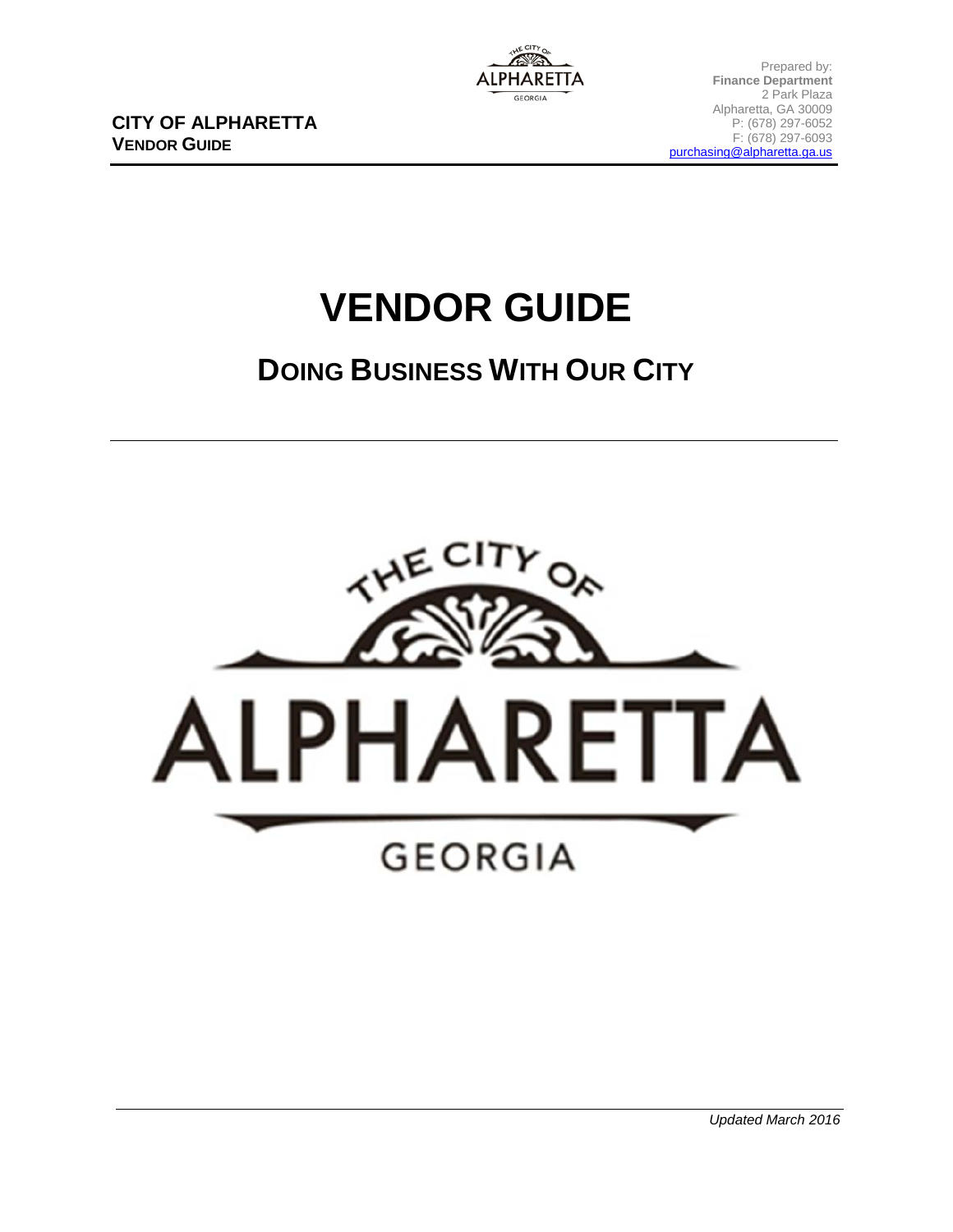

## <span id="page-1-0"></span>TABLE OF **CONTENTS**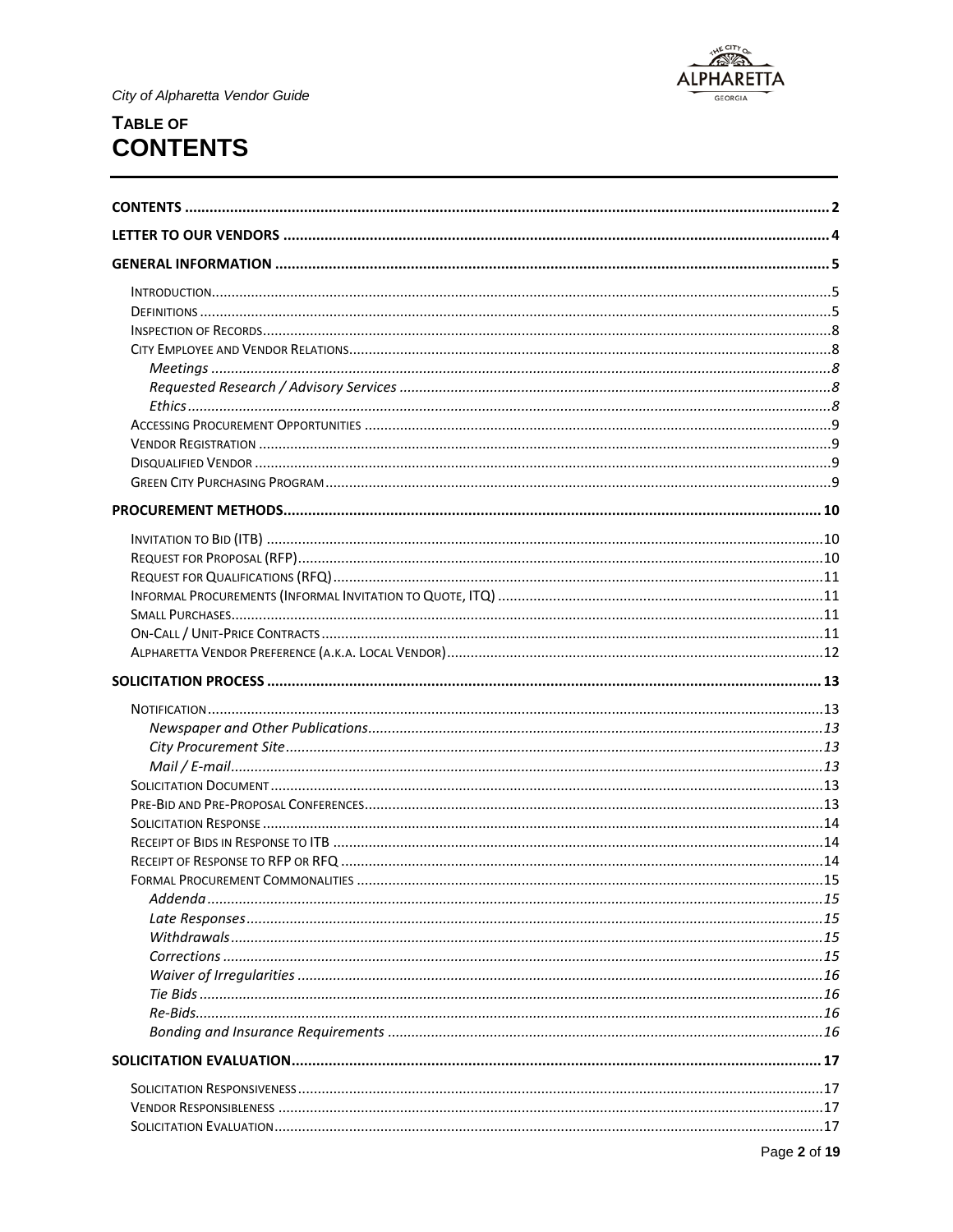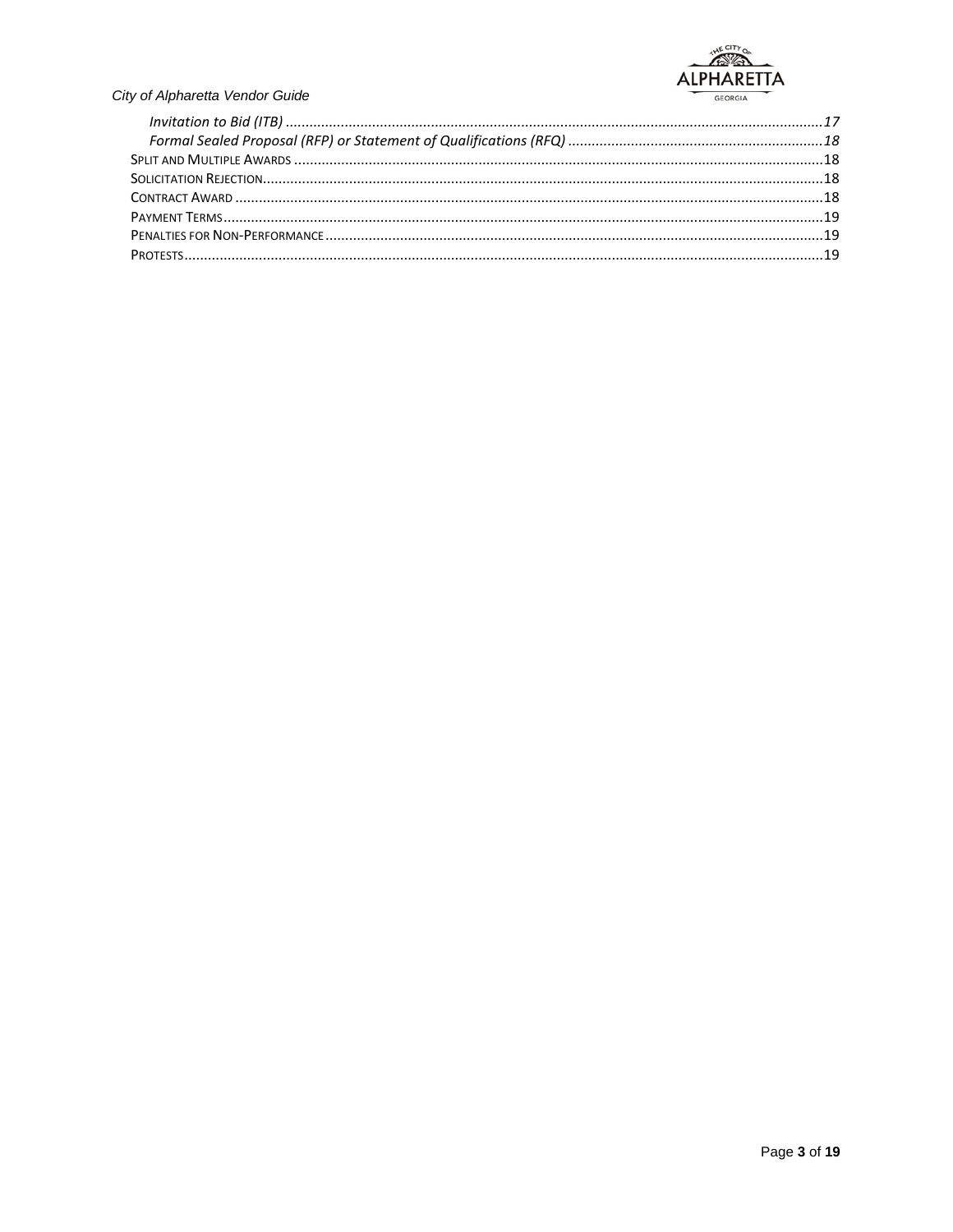

## <span id="page-3-0"></span>**VENDOR GUIDE LETTER TO OUR VENDORS**

To all suppliers, vendors, and contractors:

The City of Alpharetta's Budget and Procurement Team of the Finance Department is proud to present this informational brochure on how to do business with our City. It is our goal to provide business partners with information on the City's policies, procedures, and processes in order that both profit from the business relationship.

Included within this document are procurement definitions, instructions on how to register to become a vendor, information on procurement methods, solicitation, and evaluation processes, etc. Please familiarize yourself with the City's business methods and contact us in the event additional information is needed.

> Finance Department Budget & Procurement Team 2 Park Plaza Alpharetta, GA 30009 678-297-6052 Phone 678-297-6093 Fax [Purchasing@alpharetta.ga.us](mailto:Purchasing@alpharetta.ga.us)

The City of Alpharetta appreciates our relationships with suppliers, vendors, and contractors and recognizes the willingness each has in doing business with governmental entities in order to facilitate the needs of the public. We look forward to continuing our progressive approach to managing these relationships.

Sincerely,

Thomas G. Harris CPA Director of Finance

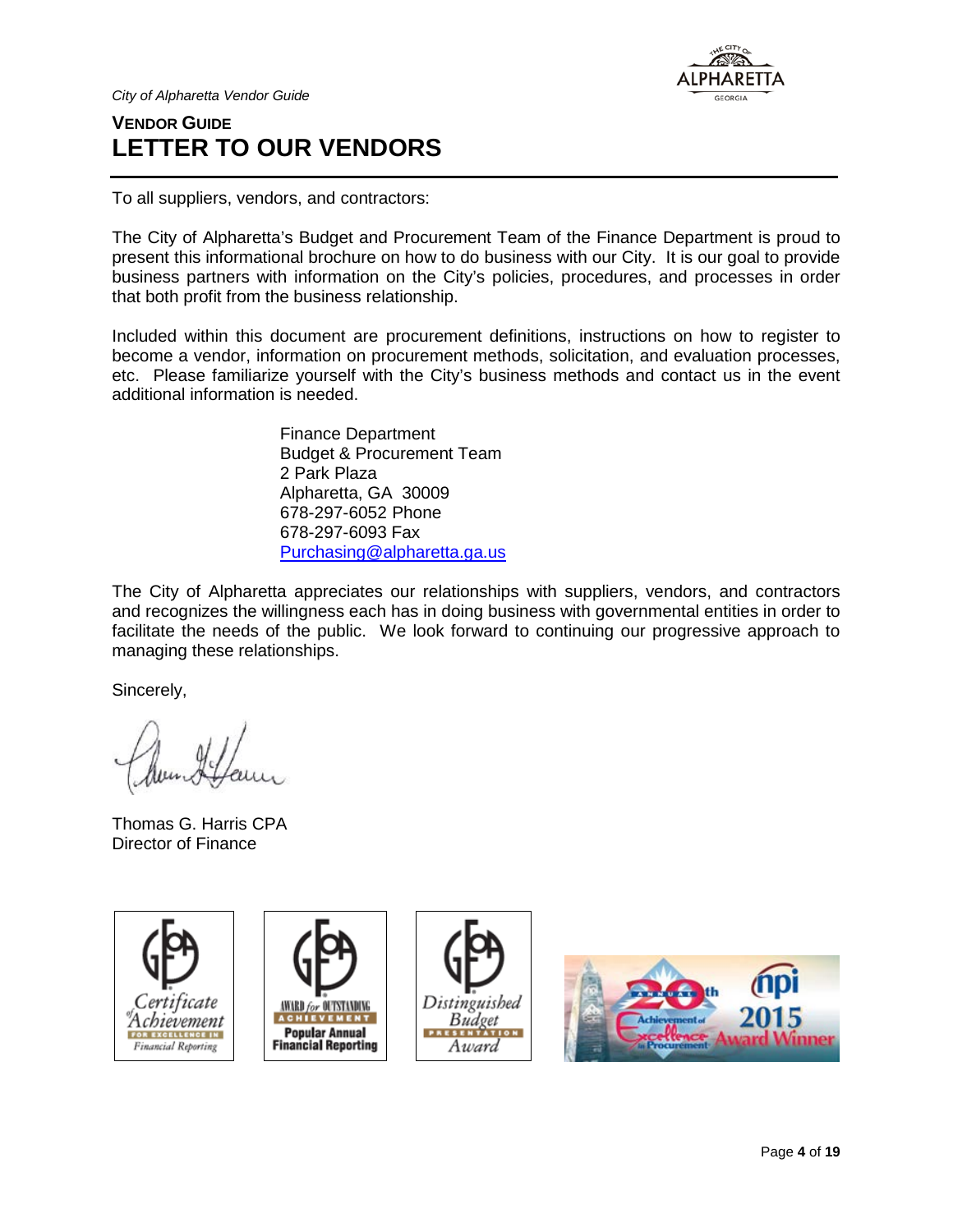

## <span id="page-4-0"></span>**VENDOR GUIDE GENERAL INFORMATION**

#### <span id="page-4-1"></span>**Introduction**

The City of Alpharetta Finance Department, Budget & Procurement Team (hereafter the "procurement team"), is the procurement office for all City departments.

The objective of the procurement team is to:

- 1. To provide a uniform system for procurement;
- 2. To ensure a system of quality and integrity in procurement;
- 3. To simplify, clarify, and modernize methods for governing procurement, encouraging advance planning, reducing small purchases and/or emergency purchases, and reducing paperwork where feasible;
- 4. To maximize open and fair competition, assuring the best value is received for the tax dollars expended;
- 5. To obtain the best value for the usage of public funds, taking into consideration such factors as, but not limited to, product safety, environmental impact, total cost of ownership, product performance, compatibility issues, and availability of goods/services;
- 6. To encourage the use of environmentally preferable and economically sustainable goods and services to reduce the City's environmental impact;
- 7. To enhance public confidence in the City's procurement;
- 8. To promote the fair and ethical treatment of all suppliers of goods/services; and
- 9. To encourage active participation by local businesses.

The procurement team's purpose is to ensure that all prospective vendors and City departments adhere to the purchasing policies and procedures established by the City Council and in accordance with the laws of the United States of America and the State of Georgia.

These policies and procedures are designed to ensure that all City funds are expended in accordance with sound business practices, recorded in compliance with acceptable accounting procedures, and meet the requirements of federal and state agencies that may assist in the financing activities of the City of Alpharetta. No provision is intended to conflict with Federal, State, or local statutes.

## <span id="page-4-2"></span>**Definitions**

- **Best Value:** The most advantageous balance of price, quality, time, environmental impact, and performance considerations at competitive costs over the useful life of the goods/services, which best meet the operational needs of the user department. When applicable, procurement decisions should include costs beyond the initial purchase (e.g. total cost of ownership principles, which include maintenance, support, useful life, efficiencies, operational savings, etc.).
- *Bid:* the response submitted by a Bidder to an Invitation to Bids (ITB) to provide goods or services at the prices quoted.
- *Bidder:* One who submits a response to an ITB.

*Bonds:*

*Bid Bond:* An insurance agreement, accompanied by a monetary commitment, by which a third party (the surety) accepts liability and guarantees that the bidder will not withdraw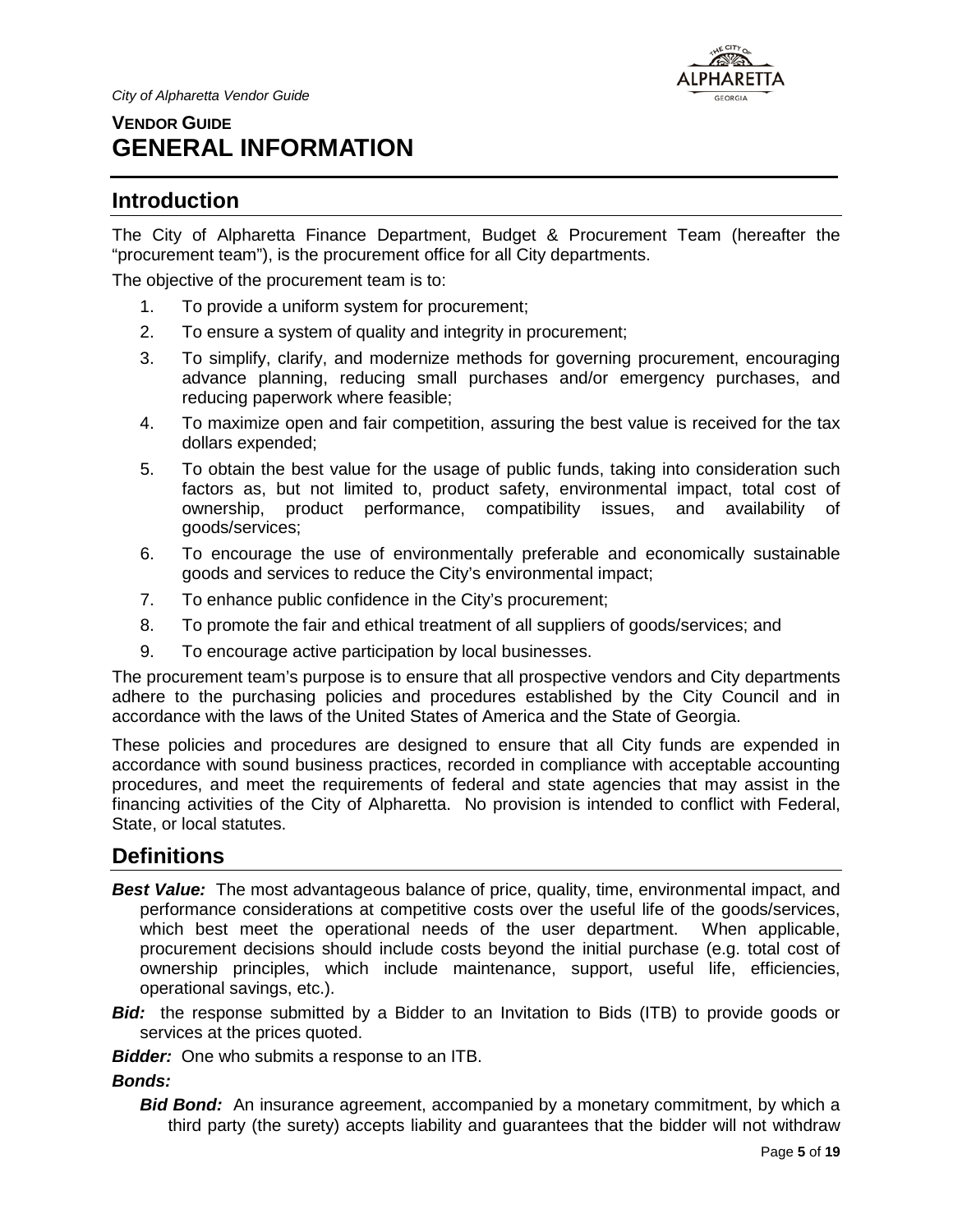

the bid. The bidder will furnish bonds in the required amount and if the contract is awarded to the bonded bidder, the bidder will accept the contract as bid, or else the surety will pay a specific amount. A Bid Deposit may be accepted in lieu of the Bid Bond.

- *Labor and Materials Bond (Payment Bond):* A financial or contractual instrument, issued by a surety that guarantees that subcontractors will be paid for labor and materials expended on the contract. Acceptable forms of payment bonds may include cashier's check, certified check, or irrevocable letter of credit issued by a financial institution; a surety or blanket bond; United States Treasury bond; or certificate of deposit.
- **Performance Bond:** An instrument executed, subsequent to award, by a successful bidder that protects the public entity from loss due to the bidder's inability to complete the contract as agreed. A risk mechanism that secures the fulfillment of all contract requirements.May be referred to as a Completion Bond.
- **Contract:** the formal written agreement executed by the City and the Contractor setting forth the obligations of the parties thereunder, including, but not limited to, the performance of the Work/Services and the basis of payment.
- *Contract Documents:* collectively refer to the ITB, RFP, or RFQ as issued by the City and including all appendices attached, referenced, and/or incorporated in the request; addenda; and Bid or proposal of awarded contractor including any amendments thereto.
- **Contractor:** the successful Bidder or Offeror to whom (or which) a contract resulting from the ITB, RFP, or RFQ is awarded by the City, and who (or which) has executed a formal written contract with the City to furnish goods, services, or construction for an agreed upon price.
- **DOAS:** The State of Georgia's Department of Administrative Services.
- *Ineligible Vendor List:* List maintained by the procurement team of vendors that are not eligible to provide any commodities or services to the City due to non-performance (see Penalties for Non-Performance section for more information). The length of time a vendor remains on the Ineligible Vendor List is dependent upon the severity of the performance problem(s), not to exceed three years
- *Invitation to Bid (also known as Competitive Sealed Bids, ITB, Request for Bid, or Bid):* The method of procurement when the cost of goods and/or services is \$50,000.01 or greater, where there are clear and defined specifications available, and where cost is the primary basis of award. Evaluation is based solely on the response to the criteria set forth in the Bid document. This process does not include discussion or negotiations with bidders.
- *Legal Organ:* The local newspaper selected for the posting of legal notices and advertisements for the City to reach the most citizens in an economical manner. At the time of this publication, our legal organ is the Alpharetta-Roswell Revue & News.
- **Local or Alpharetta Vendor:** person or business entity that meets the following eligibility requirements:
	- a. Has a permanent place of business with full-time employee(s) within City limits for a minimum of six months prior to the issuance date of any formal solicitation to which the business will be responding. The permanent place of business must distribute goods/services and cannot be a post office box or a residence.
	- b. Has a valid business license from the City.
	- c. Is not delinquent on any taxes/fees owed to the City (e.g. property taxes, business license fees, etc.).

The Alpharetta Vendor will be required to certify their eligibility as part of the formal solicitation process.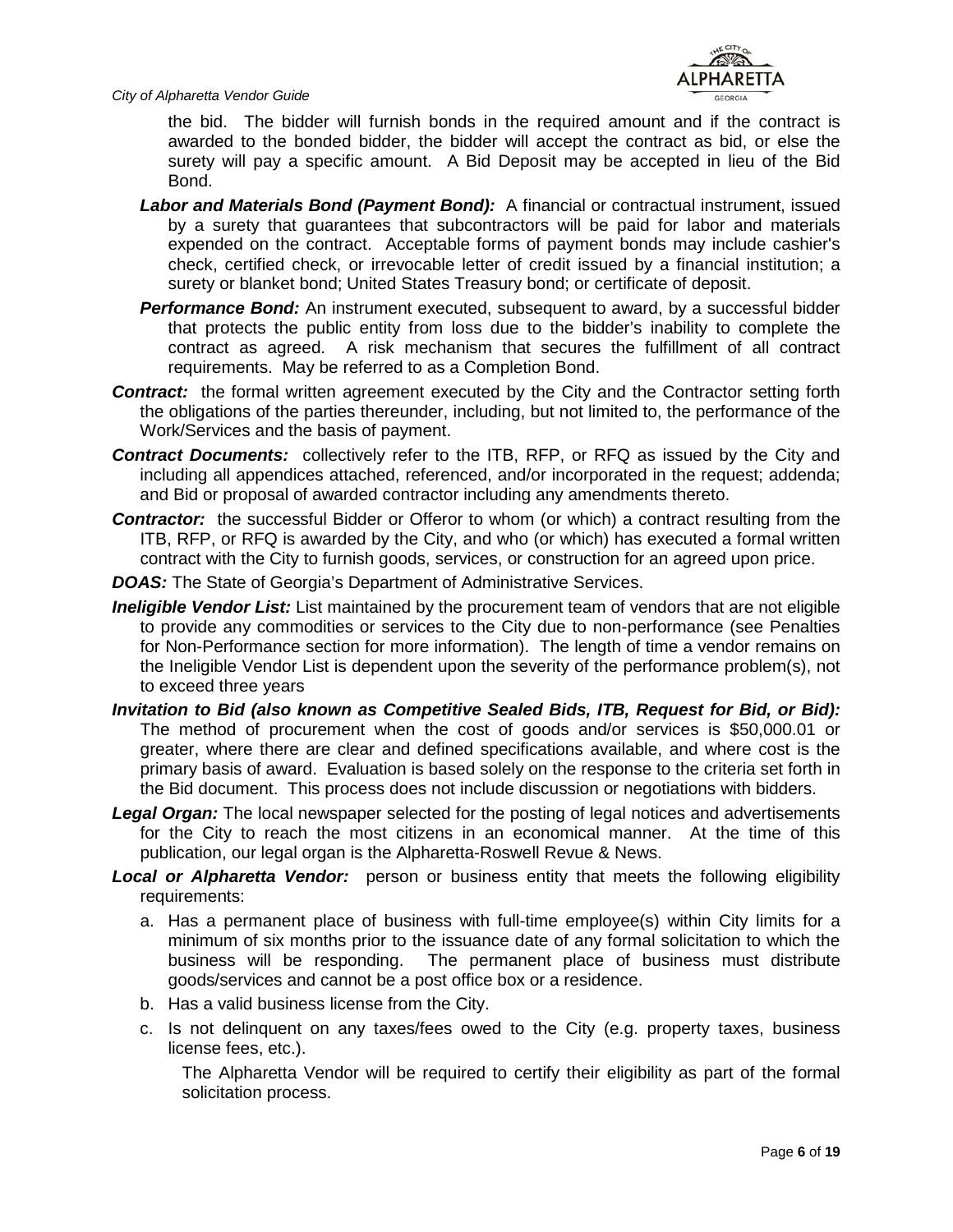

*NIGP:* National Institute of Governmental Purchasing whose mission is to develop, support and promote the public procurement profession through premier educational and research programs, professional support, and advocacy initiatives that benefit members and constituents.

*Offeror:* One who submits a response to a Request for Proposal (RFP).

*Procurement:* The acquisition of goods/services that meets the City's needs.

- **Procurement Agent:** Procurement team member representing the primary public contact for these procurement processes: facilitating, issuing, and receiving Bids, Proposals, and Statements of Qualifications.
- *Procurement Official:* Finance Director or his/her designee.
- **Project:** the entire services, function, construction, work product, Improvement, repairs, deliverables, and/or goods to be performed, provided, and/or supplied as set forth in the ITB, RFP, or RFQ and the Contract Documents and as generally described in the title to this ITB, RFP, or RFQ.
- *Request for Proposals (also called Formal Sealed Proposal, RFP or Proposal):* The method of procurement when the cost of goods and/or services is \$50,000.01 or greater and where the Competitive Sealed Bid method is neither practical nor advantageous and cost is not the primary consideration. This process does provide for the negotiation of terms, including price, prior to contract award.
- *Request for Qualifications (also called RFQ, or Statement of Qualifications, SOQ):* The Formal Request for Qualifications is a prequalification process used to obtain statements of qualifications (SOQ) from contractors prior to issuing the solicitation. An RFQ is often Step 1 of a two-step process followed by an RFP or ITB to which only Contractors determined to be Qualified are invited to participate.
- *Responsible Vendor:* The vendor or contractor has the capacity in all respects to perform fully the contract requirements, and the experience, integrity, perseverance, reliability, capacity, facilities, equipment, and credit that will assure good faith performance. Must possess the full capability, including financial and technical, to perform as contractually required. Must be able to fully document the ability to provide good faith performance.
- *Responsive Vendor:* The contractor has submitted a response to an ITB/RFP/RFQ that conforms in all material respects with all requirements, specifications, terms, and conditions stated in the solicitation document, including all form and substance.
- **Scope of Work/Project:** A detailed, written description of the contractual requirements for materials and services contained within a Competitive Sealed Bid/ Request for Proposal. A well-conceived and clearly written scope serves many purposes including:
	- Establishing a clear understanding of what is needed;
	- Encouraging competition in the marketplace and promoting economic stimulus;
	- Satisfying a critical need of government; and
	- Obtaining the best value for the taxpayer.
- **Specifications:** A precise description of the physical or functional characteristics of a product, good, or construction item. A description of goods and/or services. A description of what the purchaser seeks to buy and what a bidder must be responsive to in order to be considered for award of a contract. Specifications generally fall under the following categories: design, performance, combination (design and performance), brand name or approved equal, qualified products list and samples. May also be known as a purchasing description.
- *Work:* the furnishing of all labor, materials, equipment, superintendence, and other incidentals necessary or convenient to the successful completion of the Project, including the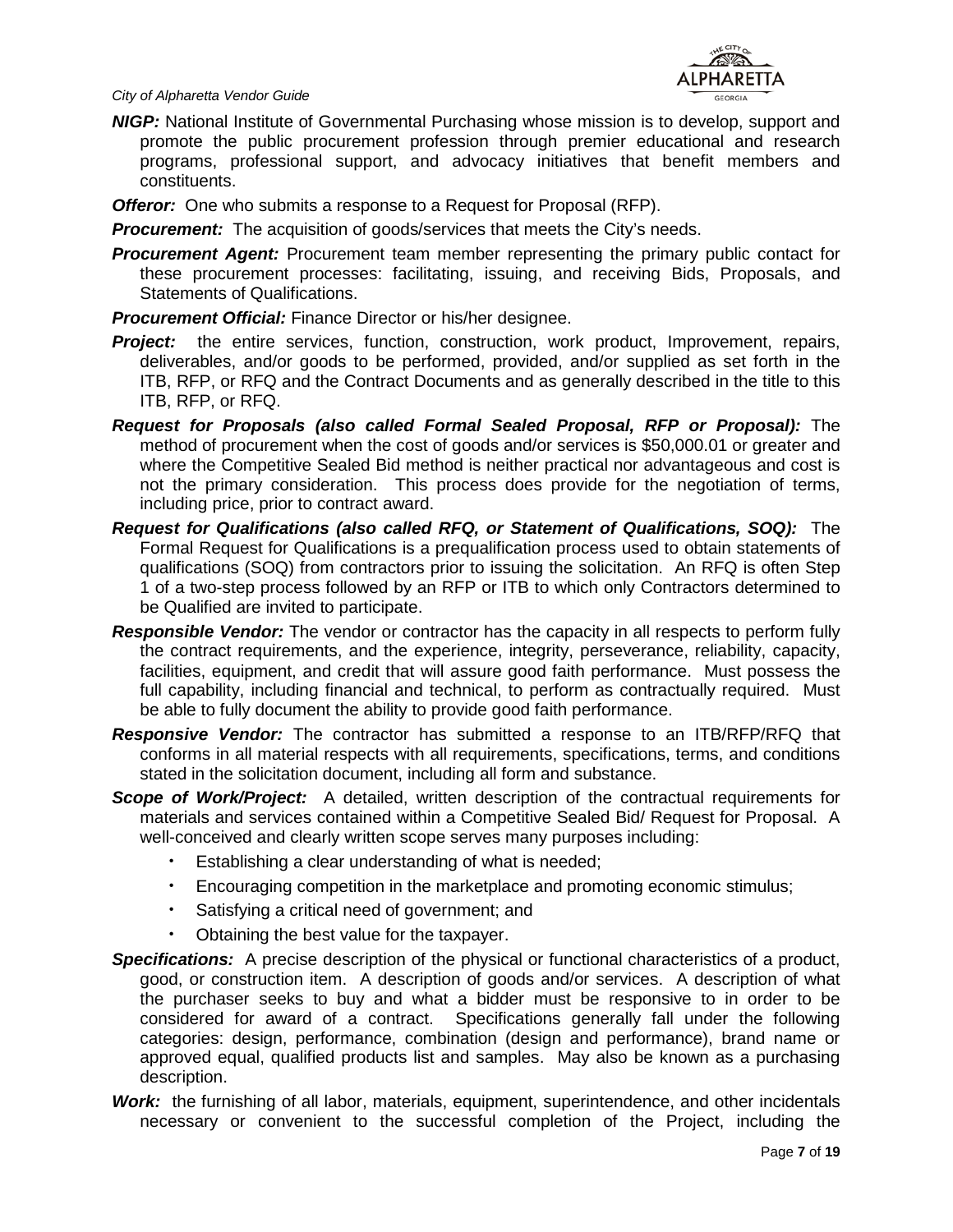

performance of all services and requirements set forth in the ITB, RFP, or RFQ hereof as the Scope of Work or Specification (in accordance with the specifications provided therein), and the carrying out of all obligations, duties, and responsibilities imposed by the Contract Documents in the provision thereof.

#### <span id="page-7-0"></span>**Inspection of Records**

Interested persons shall have access to information regarding City procurement transactions in accordance with City policy and the Georgia Open Records Act, O.C.G.A. §50-18-70, *et seq*. Copies of open records may be obtained by completing the open record request document [\(http://www.alpharetta.ga.us/government/departments/administration/city-clerk\)](http://www.alpharetta.ga.us/government/departments/administration/city-clerk). Charges may apply – see form for details.

- Competitive Sealed Bids are considered open records shortly after public Bid opening and Finance review.
- Formal Sealed Proposals and Statements of Qualification are considered open records upon contract award by City Council.
- Informal procurements are considered open records at any point during the process.

## <span id="page-7-1"></span>**City Employee and Vendor Relations**

#### <span id="page-7-2"></span>**Meetings**

Vendors are encouraged to meet with procurement team members. However, the desired process is for vendors to formally request appointments in advance of the desired meeting day. During busy times, it may be impossible for the procurement team to meet with vendors, or time allotted for the meeting may be limited. Information such as catalogs, line cards, or new product information is always helpful and welcome.

#### <span id="page-7-3"></span>**Requested Research / Advisory Services**

The City recognizes the value of and may request vendors to perform specific research, consulting, or advisory services prior to an official solicitation. It should be understood that the vendor has no guarantee of receiving the award as a result of providing research or other information. Dollar limits for the procurement may require the commodity or service to be formally procured by ITB, RFP, or RFQ, which will result in an award based on the best value to the City regardless of which vendor conducted the initial research/consulting. If the initial research or consulting services are significant enough to require some monetary reimbursement, the vendor should notify the requesting department in advance of performing any services otherwise no compensation may be paid for any such services.

#### <span id="page-7-4"></span>**Ethics**

To maintain the public trust, each person involved in the procurement process must adhere to the highest standard of ethics and avoid any appearance that their actions are motivated by private or personal interest. Actions such as the acceptance of gratuities or kickback are expressly prohibited. Unethical actions by employees or vendors will not be tolerated.

The following ethical principles shall govern the conduct of all City employees engaged in the procurement process:

- 1. Consider the best interest of the City in all procurement transactions;
- 2. Purchase without prejudice, seeking to obtain the best value for each tax dollar expenditure in accordance with the required quality standards;
- 3. Subscribe to and demonstrate honesty and truth in purchasing and avoid all forms of conflicts of interest, as well as the appearance of such conflicts of interest;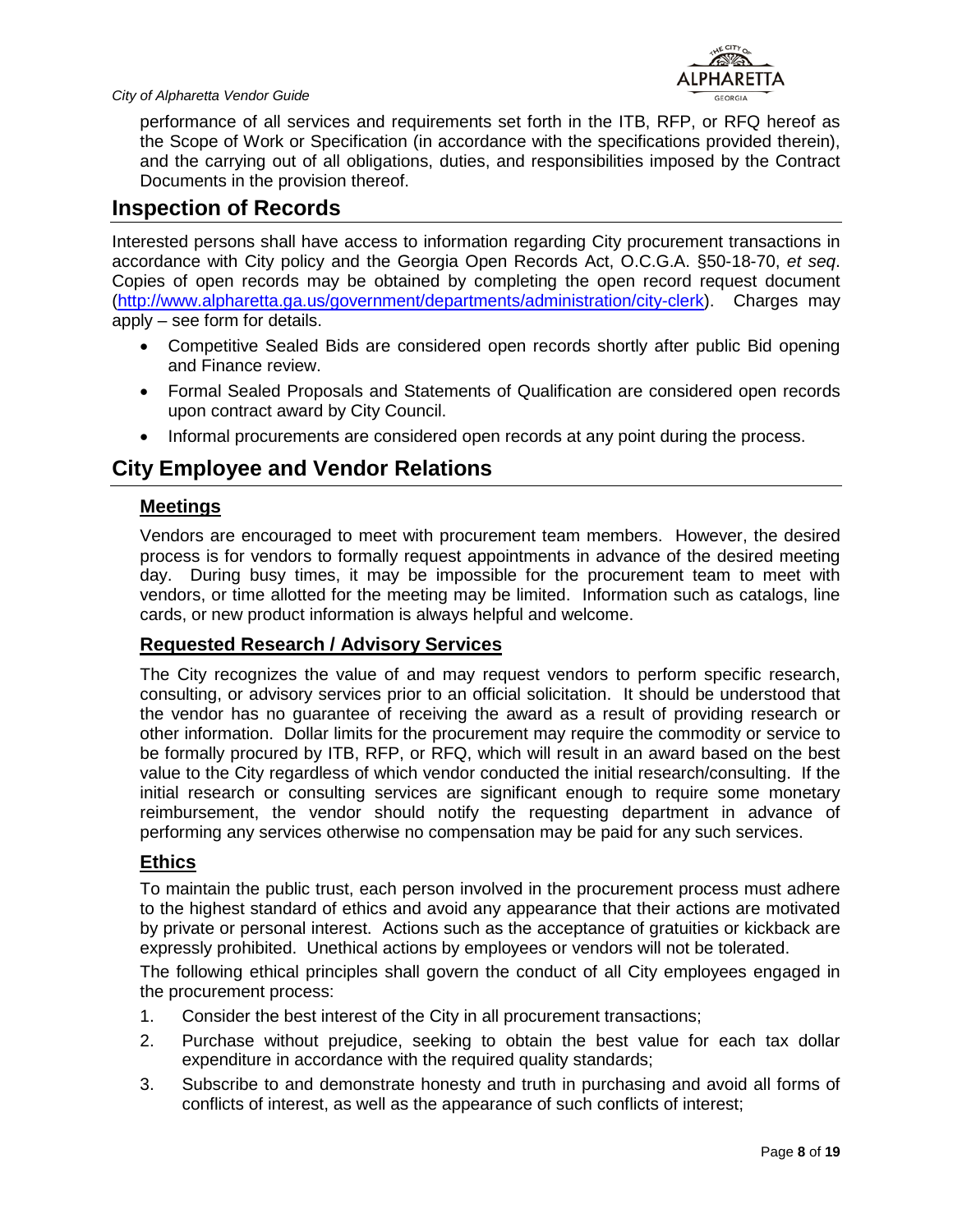

4. Avoid all unethical practices and the appearance of any unethical practices, including the improper or unlawful attempt to influence the outcome of the procurement process.

City employees found in violation of one or more of the ethical standards set forth in this Policy will face disciplinary action pursuant to established policy/procedures.

## <span id="page-8-0"></span>**Accessing Procurement Opportunities**

Bidders interested in receiving notification of and participating in any City procurement process may register at [https://www.ebidexchange.com/alpharetta.](https://www.ebidexchange.com/alpharetta) Registration and login at this eBid Systems site is required to view/download procurement documents and view/ask questions. Basic information is available without registration/login.

#### <span id="page-8-1"></span>**Vendor Registration**

Those interested may register as a vendor with the City by going to [www.alpharetta.ga.us](http://www.alpharetta.ga.us/) and choosing *City Hall Online – Online Services – Vendor Registration*. Web based registration is the method of registration used by the City for all transactions such as contracts, purchase orders, payments, etc. A vendor may submit a response to an ITB or RFP without first entering vendor registration, but online registration is required of an awarded contractor.

Once registered, vendors can utilize the Vendor Self Service site to view their purchase orders, invoices, and AP payments as well as update their profile including address, contact information, commodities offered, and upload/update documents.

#### <span id="page-8-2"></span>**Disqualified Vendor**

Vendors will be disqualified from doing business with the City if any of the following apply:

- Any vendor currently in material default or in liquidated damages on another City contract;
- Any vendor (including any owner, officer, director, or key employee) who has been convicted in the last 5-years of any crime involving bid-rigging, kick-backs, or similar conduct;
- Any vendor that is currently in litigation with the City regarding a City contract; or
- Any vendor that has previously performed unsatisfactory work on another City contract as documented within the Ineligible Vendor List.

#### <span id="page-8-3"></span>**Green City Purchasing Program**

The City of Alpharetta is a proactive, environmentally sensitive community, and will be a leader with respect to diverting and reducing waste, as well as closing the recycling loop by purchasing recycled products whenever technically and economically feasible.

The City recognizes the impact our purchasing decisions have on the environment, including those decisions of our stakeholders (e.g. vendors, contractors, etc.). Accordingly, the City has adopted formal policies to ensure we minimize the environmental impact of our purchasing decisions. These policies are represented in the solicitation process.

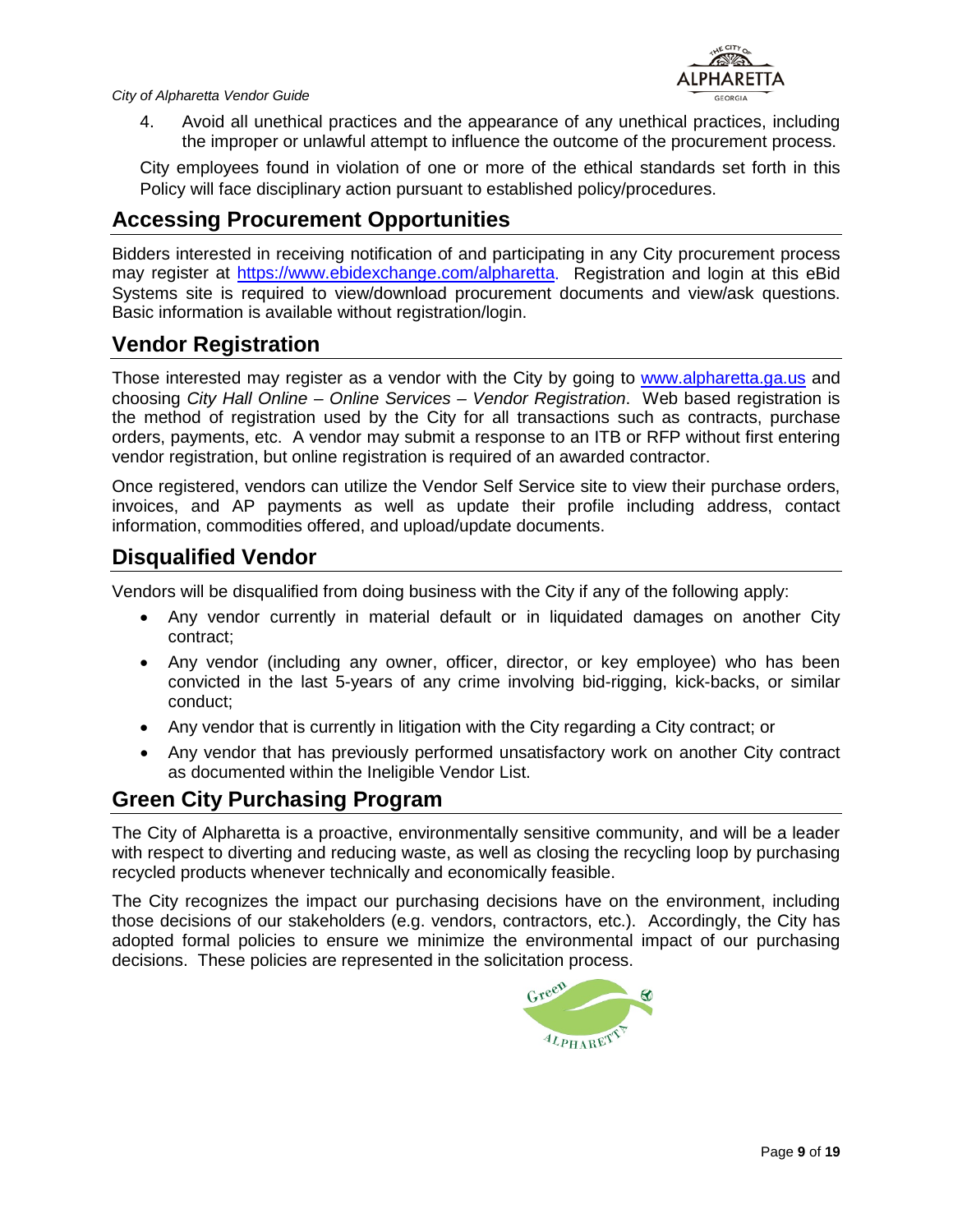## <span id="page-9-0"></span>**VENDOR GUIDE PROCUREMENT METHODS**



\LPHARETTA **GEORGIA** 

#### <span id="page-9-1"></span>**Invitation to Bid (ITB)**

The Invitation to Bid (Formal Sealed Bid, Request for Bid, Competitive Sealed Bid, ITB, or Bid) is a method of formal solicitation requesting prospective vendors to submit sealed price bids. The award is made to the lowest responsive and responsible bidder, based on the criteria (e.g. specifications, scope of work, etc.) set forth in the ITB. When applicable, the ITB should be structured to include best value principles (e.g. support costs). Bids are advertised for a minimum of two weeks in the City's legal organ. Bid notification is also posted on the City procurement posting site, <https://www.ebidexchange.com/alpharetta> during the request phase. The States DOAS e-business procurement site is frequently used as well. Vendors can use the following link to access this website: [https://ssl.doas.state.ga.us/PRSapp/PR\\_index.jsp.](https://ssl.doas.state.ga.us/PRSapp/PR_index.jsp)

*Conditions for use.* ITBs may be used when:

- 1. The proposed procurement is \$50,000.01 or greater;
- 2. Precise specifications of the needed goods/services are known and can be described in an ITB; and
- 3. Price is the primary basis of award. When applicable, the ITB should be structured to include best value principles (e.g. include support/maintenance to determine a total cost of ownership as opposed to simply acquisition costs).

Final procurement approval and award is made by the City of Alpharetta Council ("City Council") upon recommendations by the originating department and the procurement team.

## <span id="page-9-2"></span>**Request for Proposal (RFP)**

The Request for Proposal (Formal Sealed Proposal, RFP, or Proposal) is a formal solicitation requesting prospective vendors to submit sealed proposals. The award is made to the responsive and responsible vendor whose proposal is determined to provide the best value to the City based on evaluation criteria provided in the solicitation document (cost is not the primary criteria). When applicable, the RFP should be structured to include best value principles (e.g. total cost of ownership). Request for Proposals are advertised in the City's legal organ for a minimum of two weeks. RFP notification is also posted on the City procurement posting site, <https://www.ebidexchange.com/alpharetta> during the request phase. The States DOAS e-business procurement site is frequently used as well. Vendors can use the following link to access this website: [https://ssl.doas.state.ga.us/PRSapp/PR\\_index.jsp.](https://ssl.doas.state.ga.us/PRSapp/PR_index.jsp)

*Conditions for use. An RFP may be used when:*

- 1. The proposed procurement is \$50,000.01 or greater;
- 2. A need can be identified, outlined, and the user department desires to utilize the expertise of proposers in arriving at a solution;
- 3. The need or solution is fairly detailed or complex;
- 4. The need or solution involves services or a combination of goods/ services;
- 5. Specifications of the project or item cannot be clearly defined;
- 6. The skills, expertise, or technical capability of the proposer will be evaluated;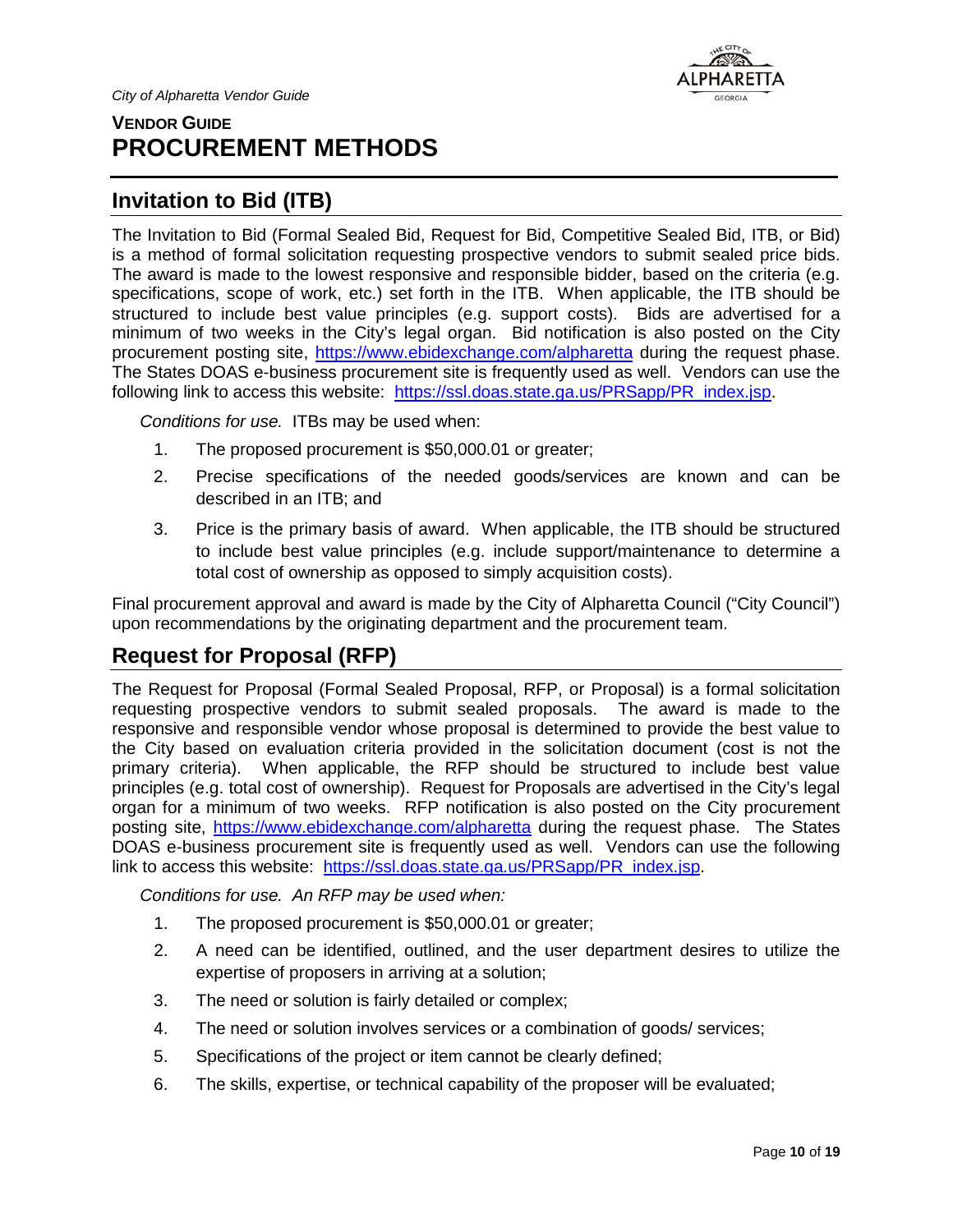

- 7. Factors other than lowest price will be considered when determining whether to make an award. Best value is determined by the combination of criteria or factors, of which price may only be one component; and
- 8. Price negotiation is desired.

Final procurement approval and contract award is made by City Council upon recommendations by the evaluation committee as presented by the originating department and the procurement team.

## <span id="page-10-0"></span>**Request for Qualifications (RFQ)**

The Request for Qualifications (Request for Qualified Contractors, Statement of Qualifications, or RFQ) is a process used to gather and evaluate statements of qualifications (SOQ) from contractors and is often a prequalification process prior to issuing the solicitation. The objective of the RFQ is to identify one or more responsible vendors who meet the City's qualification requirements to provide the goods and/or services outlined in an RFQ.

Not all RFQ's may result directly in a Contract Award. An RFQ may be Step 1 of a two-step process followed by an RFP or ITB to be issued only to contractors determined to be qualified contractors.

#### <span id="page-10-1"></span>**Informal Procurements (Informal Invitation to Quote, ITQ)**

The written quote method is used for the purchase of goods and services between \$5,000.01 and \$50,000.00. Purchases at this dollar level:

- 1. require a minimum of three quotes with written documentation from the vendor through mail, e-mail, fax, or hand-delivery to the originating department;
- 2. do not require formal advertising; and
- 3. do not require formal approval by the City Council.

#### <span id="page-10-2"></span>**Small Purchases**

All departments may purchase up to \$2,499.99 at their discretion from any eligible vendor with department director approval. Purchases between \$2,500.00 and \$5,000.00 require one quote. Quotes for small purchases may be written, emailed, or faxed. The Finance Department recommends that each department obtain multiple quotes to ensure the best price and value for the City.

#### <span id="page-10-3"></span>**On-Call / Unit-Price Contracts**

On-call/unit-price contracts (e.g. on-call electrical services, on-call tree services, uniform vendors, etc.) awarded by the City through a competitive procurement process (ITB, RFP, or other legal method of procurement) only require one quote assuming the procurement is:

- 1. for work within the approved scope and
- 2. follows the approved contract pricing. However, approval requirements based on the procurement dollar amount are still in effect.

The On-Call / Unit-Price contract allows the City to order products or services directly from the awarded vendors using a Price Agreement. Should the awarded vendor be unable to provide the contract item or service by the stated delivery date, items may be obtained on the open market through the competitive process.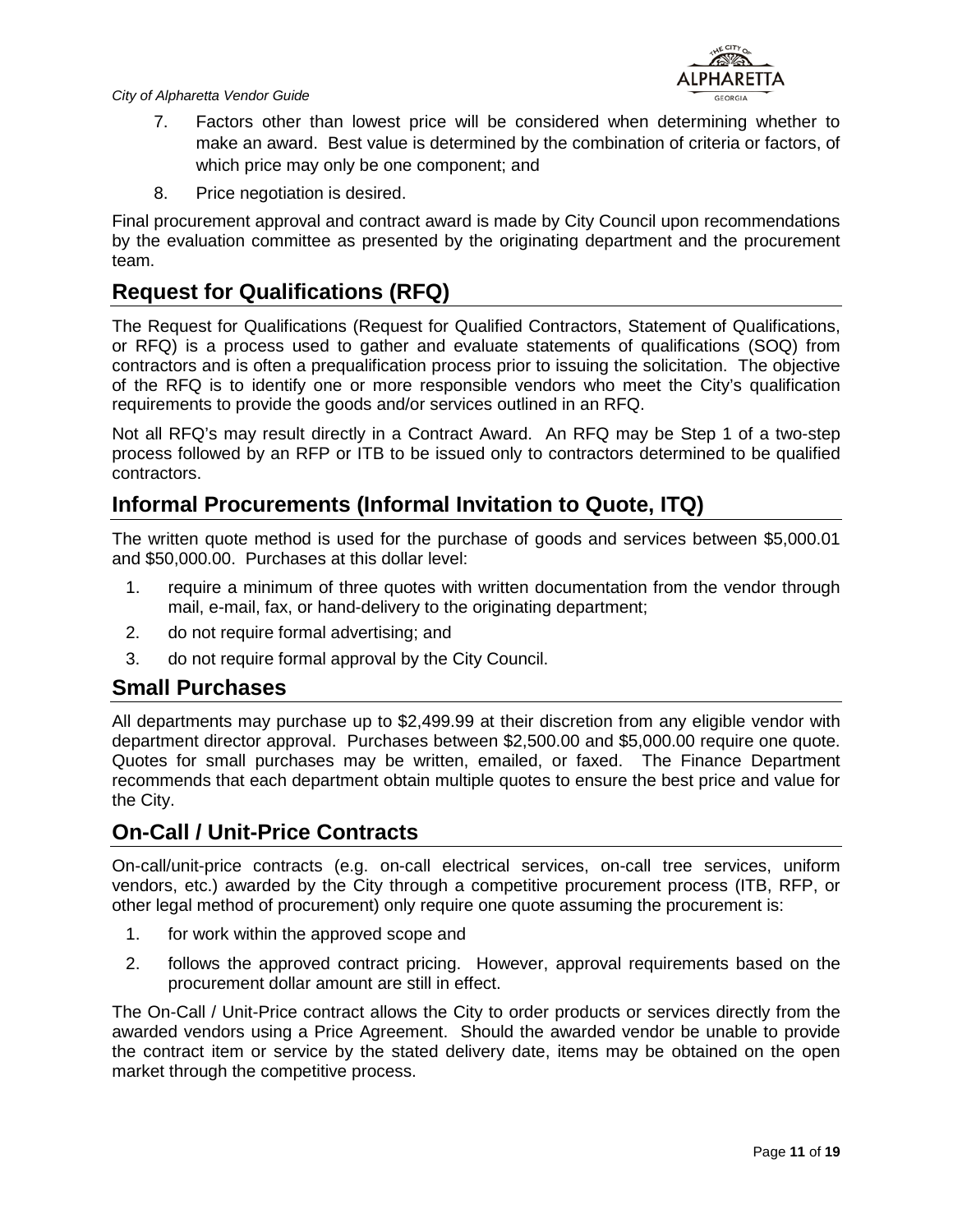

#### <span id="page-11-0"></span>**Alpharetta Vendor Preference (a.k.a. Local Vendor)**

It is the policy if the City to invest in the local community when appropriate through securing goods/services from local businesses at competitive pricing and terms. This is to allow local businesses to compete for City Business for formal procurement between \$50,000.01 and \$500,000.00.

Depending on the type of procurement, Local Vendor Preference is available if all the following apply:

- Vendor has a permanent place of business with full-time employee(s) within City limits for a minimum of six months prior to the issuance date of any formal solicitation to which said business will be responding. The permanent place of business must distribute goods/services and cannot be a post office box or a residence.
- Vendor has a valid business license from the City.
- Vendor is not delinquent on any taxes/fees owed to the City (e.g. property taxes, business license fees, etc.).
	- o Vendors will be asked to complete a *Local Vendor Certification* as part of the formal solicitation process (when applicable, Local Vendor Certification form will be available as part of the procurement document.

Procurement exceptions where Local Vendor Preference is not applicable:

- Public Works Construction project totaling \$100,000.00 and greater (O.C.G.A. Chapter 91 of Title 36)
	- o Public Works Construction means the building, altering, repairing, improving, or demolishing of any public structure or building or other public improvements of any kind to any public real property other than those projects covered by Chapter 4 of Title 32 (road construction) or by Chapter 37 of Title 50 (energy savings contracts). Such term does not include the routine operation, repair, or maintenance of existing structures, buildings, or real property.
- Formal solicitations with a contract value equal to or greater than \$500,000.01
- Federal or State law prohibits the use of Local Preference
- Please refer to Purchasing Policy for other exceptions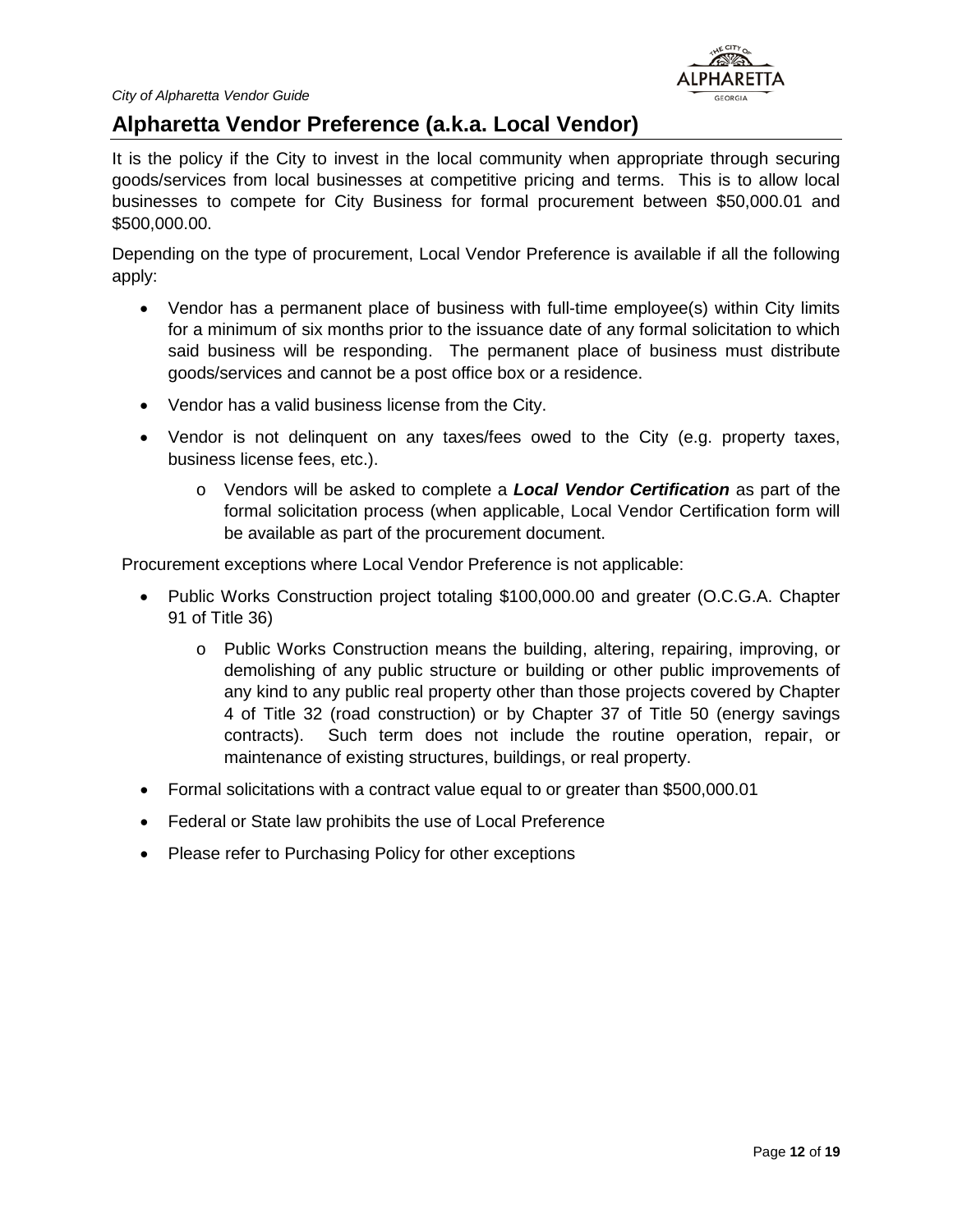

## <span id="page-12-0"></span>**VENDOR GUIDE SOLICITATION PROCESS**

#### <span id="page-12-1"></span>**Notification**

#### <span id="page-12-2"></span>**Newspaper and Other Publications**

Formal procurement such as ITB, RFP, and RFQ with an anticipated cost of \$50,000.01 or more will be publicly advertised in the City's legal organ for a minimum of two consecutive weeks. Additionally, other forms of advertising such as trade journals, other newspapers, and the State's DOAS Procurement Registry may be utilized in order to provide maximum competition for specific projects, purchases, or services.

#### <span id="page-12-3"></span>**City Procurement Site**

Formal procurement and some informal requests are posted online and can be accessed by using the following link, <https://www.ebidexchange.com/alpharetta> for the City's eBid site. Registration and login at this eBid Systems site is required to view/download procurement documents and view/ask questions.

#### <span id="page-12-4"></span>**Mail / E-mail**

Notice of an ITB, RFP, RFQ, and certain informal quote requests are e-mailed to vendors that have registered at the City's eBid site,<https://www.ebidexchange.com/alpharetta> and have chosen commodities that relate to the particular procurement. However, the City cannot guarantee that vendors on the list will receive notification of every procurement opportunity for a particular commodity. Interested vendors are urged to consistently review the various methods of advertisements the City uses in the solicitation process.

#### <span id="page-12-5"></span>**Solicitation Document**

Formal procurement and some informal requests (ITB, RFP, RFQ, ITQ) are used by the City to solicit offers to buy goods or services and should not be construed as an order by the City to make any purchase.

Vendors should review instructions and conditions of each solicitation document and include all information and signatures as required when returning a response. The quote, Bid, or Proposal must be returned to the Procurement Agent on or before the time and date indicated in the solicitation document. The use of a company bid form containing terms and conditions, which are in conflict with those of the solicitation document, constitutes a counteroffer and is not acceptable.

## <span id="page-12-6"></span>**Pre-Bid and Pre-Proposal Conferences**

A pre-bid conference for certain Bids and Proposals may to explain the procurement requirements or to allow the vendor to perform an on-site review and inspection may be held at the discretion of the procurement team. Some pre-bid conferences are mandatory, while others are optional. If a conference is advertised as mandatory, Bids or Proposals will only be accepted from the vendors that attended and signed-in at the meeting. In the case of an optional conference, attendance is strongly suggested.

Any changes to the original solicitation or any document section clarification will be made in writing in the form of an official, written addendum, and will be posted online with other solicitation documents at the eBid Systems site, [https://www.ebidexchange.com/alpharetta.](https://www.ebidexchange.com/alpharetta) All questions and information requests must be directed to the Procurement Agent noted in the solicitation document to insure that all vendors receive the same information.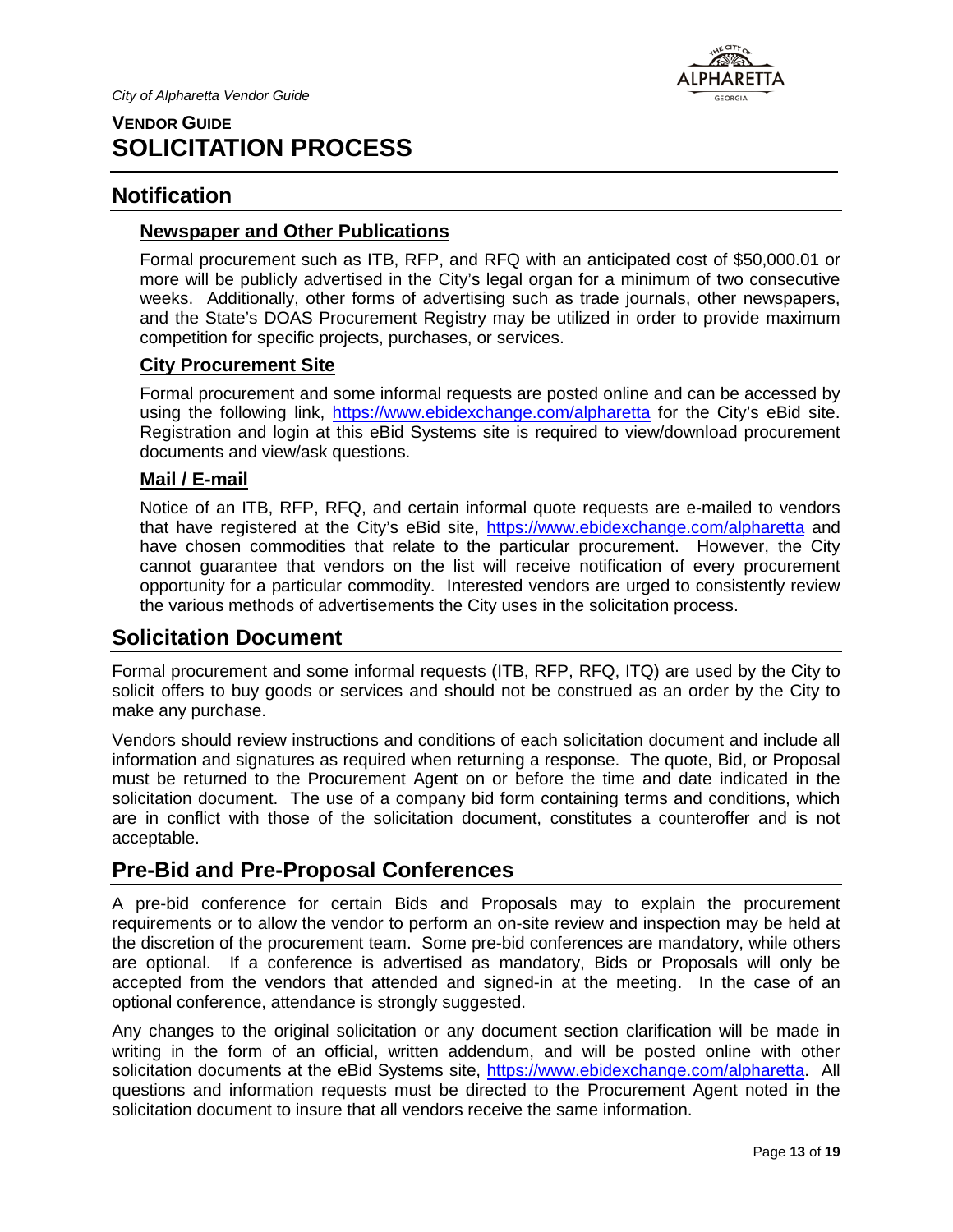

#### <span id="page-13-0"></span>**Solicitation Response**

#### **Follow the instructions set forth in the Invitation to Bid, Request for Proposal, or Request for Qualification document.**

All formal solicitations include instructions to ensure full compliance with the City's procurement requirements. Any questions regarding the solicitation should be directed to the procurement team contact noted in the solicitation document as Procurement Agent. No other City employee or elected official should be contacted regarding an open solicitation.

Formal solicitation responses must be in writing and in a sealed opaque envelope or package and marked as directed in the solicitation document before they will be eligible for consideration. The procurement team must receive all responses at the correct address by the date and time specified.

## <span id="page-13-1"></span>**Receipt of Bids in Response to ITB**

No bid shall be eligible for consideration unless it is placed in a sealed envelope or package and actually received by the City by the date, time, and location specified in the ITB. All responses received will be stamped with the date and time of receipt and will be secured until the designated opening time.

Bids shall be opened publicly in the presence of one or more witnesses at the time and place designated in the ITB. After opening each bid, the bidder's name and bid amount shall be recorded. Such bid records are open to public inspection, including posting online with other solicitation documents at the eBid Systems site,<https://www.ebidexchange.com/alpharetta> and as provided by law.

Once the Competitive Sealed Bid has been opened and recorded, copies of each bid are forwarded to the requesting department(s) for review and verification of correctness. The award is made to the lowest responsive and responsible bidder, based on the specification and/or scope of work set forth in the ITB.

#### <span id="page-13-2"></span>**Receipt of Response to RFP or RFQ**

No proposal or statement of qualifications (SOQ) shall be eligible for consideration unless it is placed in a sealed envelope or package and actually received by the City by the date, time, and location specified in the RFP or RFQ. All responses received will be stamped with the date and time of receipt and will be secured until the designated opening time.

The proposal or SOQ shall not be opened until the time designated in the public notice of the RFP or RFQ. A record of each proposal or SOQ shall be prepared containing the identification of the RFP or RFQ and name of each Offeror. This record of receipt shall be open to public inspection, including posting online with other solicitation documents at the eBid Systems site, <https://www.ebidexchange.com/alpharetta> and as provided by law.

Once Proposals or SOQ's are received and the Procurement Team review is complete, copies of the documents are forwarded to the designated evaluation committee. The committee will make a recommendation to the director of the user department and to the Procurement Official. The selection of an offeror with who to negotiate shall be made based on the proposal that is determined to provide the best value to the City. Such selection shall be based on the content of the proposal along with the following criteria:

- 1. the offeror's capacity to perform in terms of facilities, personnel, and financial viability;
- 2. the skill, experience, performance, and reliability demonstrated by the proposer in performing contracts of a similar nature; and
- 3. the adherence to the scope of work/specifications.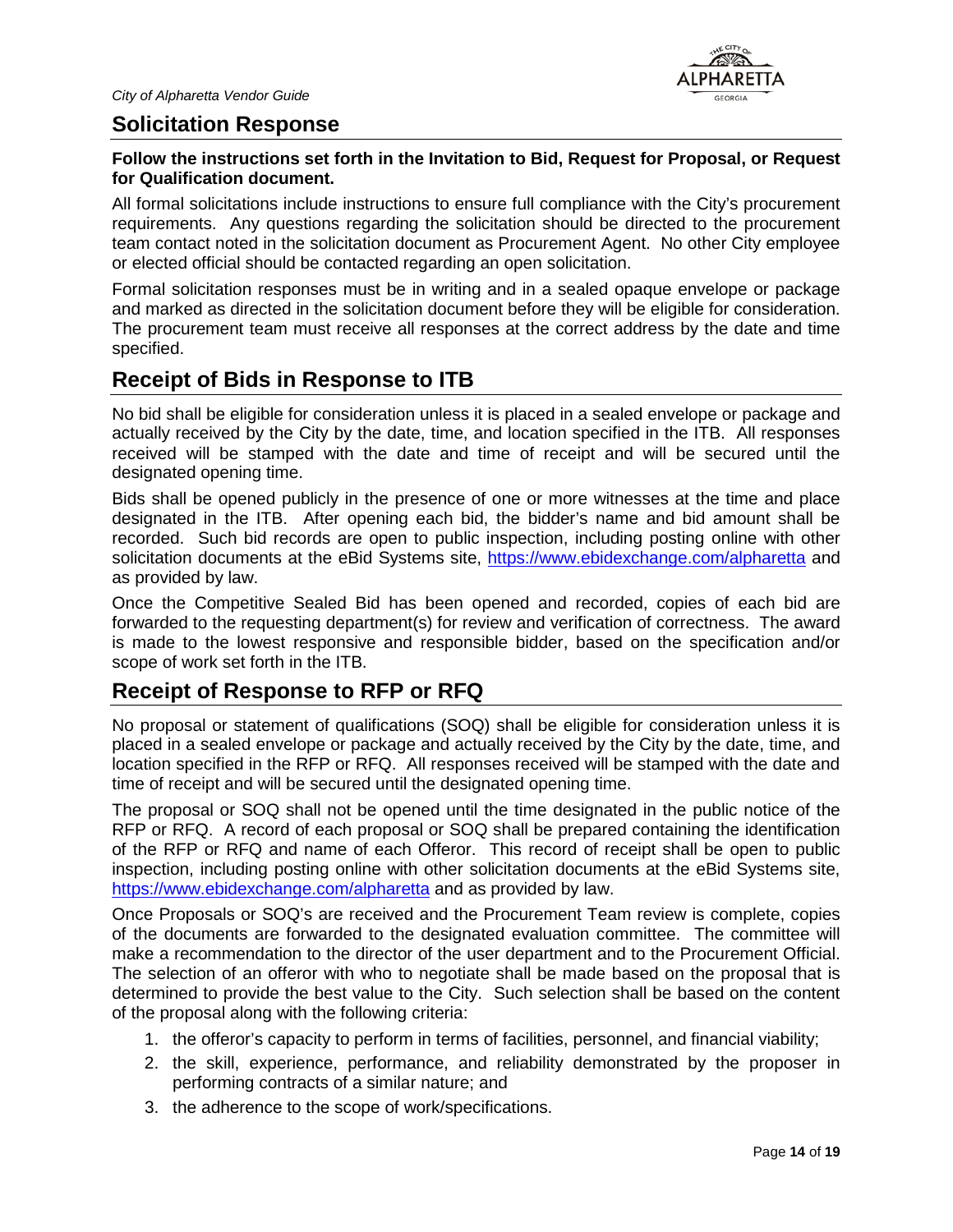

#### <span id="page-14-0"></span>**Formal Procurement Commonalities**

#### <span id="page-14-1"></span>**Addenda**

The terms of an ITB, RFP, or RFQ may be modified or clarified through a written addendum issued by the Procurement Official. Addenda will be posted online with other solicitation documents at the eBid Systems site, [https://www.ebidexchange.com/alpharetta.](https://www.ebidexchange.com/alpharetta)

- 1. Acknowledgment of receipt of an addendum is required along with the solicitation response.
- 2. Failure to respond to any solicitation in accordance with an addendum may be cause for rejection.
- 3. In unusual circumstances, the City may postpone an opening in order to notify vendors of a change and to give vendors sufficient time to respond to the addendum.
- 4. The City may withdraw or cancel a solicitation at any time. A notice of cancellation will be issued.
- 5. If the solicitation document is cancelled, the City will not reimburse any vendor for the preparation of their proposals.

#### <span id="page-14-2"></span>**Late Responses**

Solicitation responses **must be received** at the designated location by or before the date and time stated in the solicitation document. In order to avoid confusion, the outside packaging of each response must be noted with the solicitation number, title and due date/time. The envelope or package will be time and date stamped when received and placed in a secure location until the date and time of the solicitation opening.

Late responses **will not** be eligible for consideration by the City and shall be

- 1. returned unopened to the bidder (at bidder's expense) or
- 2. destroyed.

A delay in delivery due to visible packaging lacking solicitation information, a traffic issue, delivery to the wrong City office, or failure to deliver by a third party delivery service (i.e., USPS, UPS, FedEx, etc.) is not an acceptable reason for late responses. Again, late responses **will not** be considered.

#### <span id="page-14-3"></span>**Withdrawals**

A vendor requesting to withdraw their solicitation response prior to the opening may submit a letter to the Procurement Agent requesting to withdraw. The letter must be on company letterhead and signed by an individual authorized to legally bind the firm.

A vendor requesting to withdraw after the bid or proposal has been opened will be required to submit a letter with documented facts supporting the reason for withdrawal within two business days of the opening. The letter must be on company letterhead and signed by an individual authorized to legally bind the firm. The vendor must present clear and convincing evidence that an unintentional error was made. The Procurement Official will review the withdrawal request and a judgment will be made. Generally, bid withdrawal after bids are opened for reasons other than obvious clerical errors is not permitted.

#### <span id="page-14-4"></span>**Corrections**

If an error is discovered prior to the opening, the vendor can submit a corrected solicitation response. The corrected solicitation response should be clearly marked that it supersedes the response originally submitted.

If an obvious clerical error is discovered after the solicitation response has been opened, the vendor may submit a letter to the Procurement Official within two business days of opening,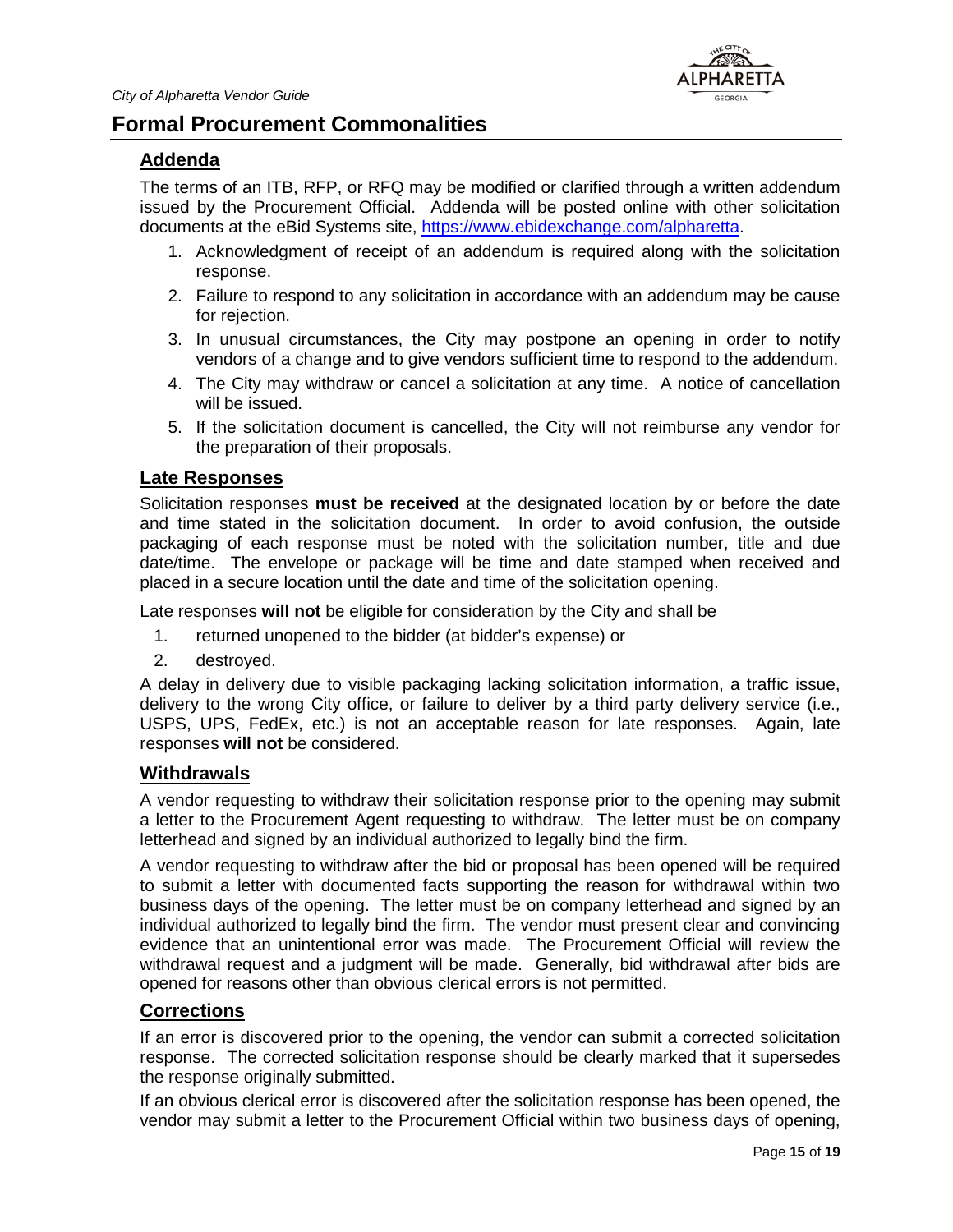

requesting that the error be corrected. The letter must be on company letterhead and signed by an individual authorized to legally bind the firm. The vendor must present clear and convincing evidence that an unintentional error was made. The Procurement Official will review the correction request and a judgment will be made. Generally, modifications to opened solicitations for reasons other than obvious clerical errors are not permitted.

#### <span id="page-15-0"></span>**Waiver of Irregularities**

The Procurement Official shall have the authority to waive all nonmaterial irregularities on any and all bids except timeliness and signature requirements. Nonmaterial irregularities are those irregularities that do not affect price and/or competition.

#### <span id="page-15-1"></span>**Tie Bids**

A tie bid exists when two or more bidders offer, at identical prices, goods/services that meet all specifications, terms, and conditions.

Bids received from two or more vendors, which are identical and meet the requirement of the bid specifications shall, in most instances, be awarded on the following basis:

- 1. Past performance of the bidders;
- 2. Earliest delivery date;
- 3. Closest proximity to delivery site (e.g. in the event of ongoing services/maintenance);
- 4. Discount terms;
- 5. Warranty terms;
- 6. Any other factors which affect the bid;
- 7. Flip of a coin (if all other factors are equal).

#### <span id="page-15-2"></span>**Re-Bids**

To ensure sufficient competition for any procurement, a minimum of three bids is preferred. If less than three bids are received, the Procurement Official will make a determination on the necessity of rebidding based on the circumstances surrounding the bid responses and the feasibility/practicality of rebidding.

#### <span id="page-15-3"></span>**Bonding and Insurance Requirements**

Sureties such as bid bonds, payment bonds, and performance bonds are required by law (See O.C.G.A. 36-91) for construction (public works) contracts in excess of \$100,000. All bid bonds must be in a sum equal to five (5%) percent of the total amount of the solicitation, unless otherwise specified. All payment and performance bonds must be in an amount at least equal to 100% of the total contract price unless otherwise specified. Bond requirements will be identified in the solicitation document. Bonding may also be required for other purchases/services when deemed necessary by the City. Any bonding requirements will be specifically stated in the solicitation document.

The bond surety either must be authorized by the Insurance Commissioner to do business in Georgia or must be on the United States Department of Treasury's list of approved bond sureties (O.C.G.A. § 36-91-40[a][1]). The list may be accessed via the Internet at [https://www.fiscal.treasury.gov/fsreports/ref/suretyBnd/c570.htm.](https://www.fiscal.treasury.gov/fsreports/ref/suretyBnd/c570.htm) The procurement team will verify all bonds prior to contract award or project beginning.

Insurance requirements may include workers compensation, comprehensive general liability, comprehensive auto liability, excess umbrella liability, etc. Insurance limits are set and periodically reviewed by the City's Risk Manager and insurance advisor. Limit requirements for each type of insurance will be listed in the solicitation document.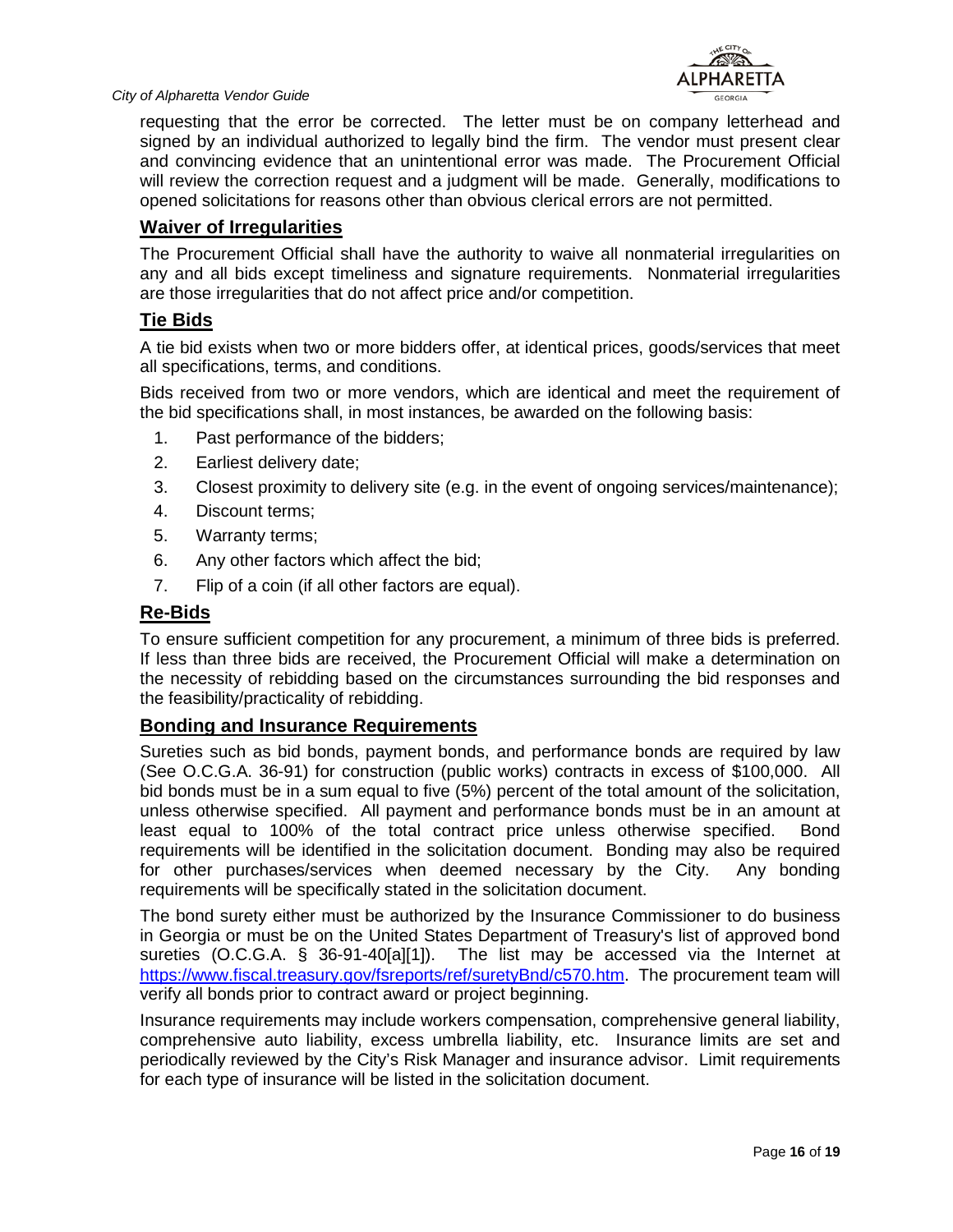

## <span id="page-16-0"></span>**VENDOR GUIDE SOLICITATION EVALUATION**

## <span id="page-16-1"></span>**Solicitation Responsiveness**

All solicitation responses are initially classified as either "Responsive" or "Non-Responsive". The solicitation response is deemed Responsive if it conforms in all material respects to the requirements stated in the solicitation document.

Solicitation responses may be found Non-Responsive any time during the evaluation process. If a solicitation is found to be Non-Responsive, it will not be considered further. Examples of a Non-Responsive solicitation include, but are not limited to, the following:

- Failure to conform to required delivery, specifications, or detailed requirements;
- Failure to return or acknowledge applicable addenda;
- Failure of vendor to sign all requested solicitation documents;
- Failure to submit solicitation response by deadline will result in automatic rejection;
- A solicitation response in such a manner that would prevent the establishment or determination of a firm price. Such qualifications would include refusing to hold firm prices or submitting prices subject to change due to manufacturer increases/decreases or market conditions, or minimum order quantities;
- A solicitation response that is contingent upon receiving the award of another solicitation;
- Failure to provide a bid surety or meet insurance requirements (when specifically required in the solicitation);
- Submission of unacceptable exceptions to specifications and/or contract clauses;
- Submission of solicitation exceptions, when not acceptable to the City based on its own best interest, etc.

#### <span id="page-16-2"></span>**Vendor Responsibleness**

All vendors will be classified as either "Responsible" or "Non-Responsible". The vendor is deemed Responsible if it has the capacity in all respects to perform fully the contract requirements, and the experience, integrity, perseverance, reliability, facilities, equipment, and credit which will assure good faith performance.

Vendors may be found Non-Responsible any time during the evaluation process. If a vendor is found to be Non-Responsible, it will not be considered further. Examples of how a vendor may be deemed Non-Responsible include, but are not limited to, the following:

- Previous vendor performance problems for the City as documented in City records;
- Failure to meet contractual obligations after the award has been made;
- Vendor references provide reports of poor contract performance on similar projects, etc.

#### <span id="page-16-4"></span><span id="page-16-3"></span>**Solicitation Evaluation**

#### **Invitation to Bid (ITB)**

Bid responses are reviewed by the Procurement Agent for Responsiveness and Responsibleness (see above). The originating department performs a thorough evaluation of each response to ensure compliance with all stated requirements and cost calculations are confirmed. An award recommendation to the lowest cost Responsive and Responsible vendor meeting the stated requirements is made to City Council.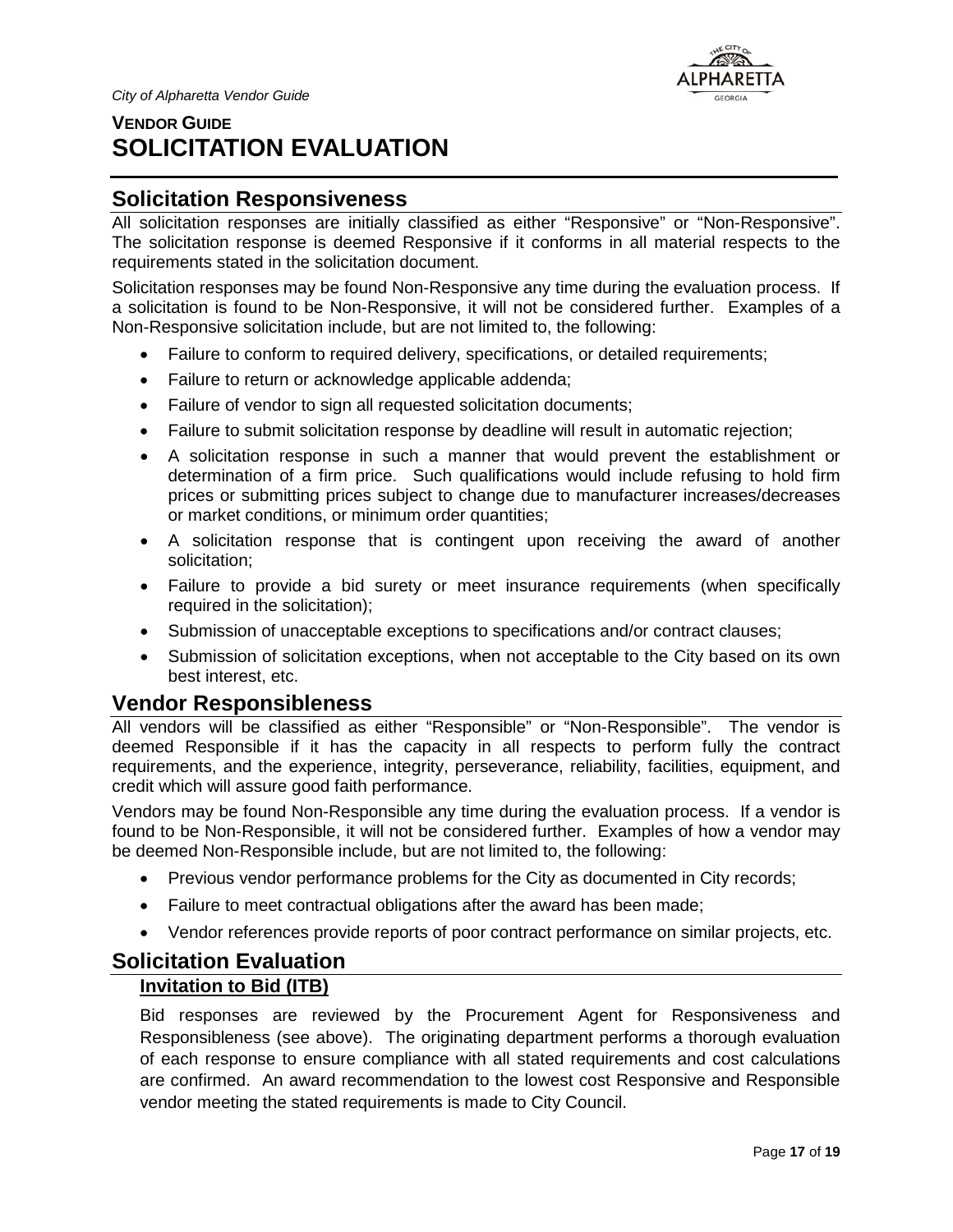

#### <span id="page-17-0"></span>**Formal Sealed Proposal (RFP) or Statement of Qualifications (RFQ)**

The solicitation responses are reviewed by the Procurement Agent for Responsiveness and Responsibleness (see above). An evaluation committee is established to ensure compliance with all stated requirements and to review and rank the responses received in accordance with the criteria set forth in the solicitation document.

When the City elects to use the RFQ process, it is often the first step to be followed by an RFP. A short list of qualified contractors is selected from all statements of qualification received. These firms are then invited to respond to the subsequent RFP.

In the RFP process, the evaluation committee may also create a short list from solicitations received, based on the stated criteria. The top vendors may be interviewed, invited to provide a presentation, and/or the price may be negotiated with the highest-ranking vendor. Once the successful vendor has been selected, the evaluation committee submits a recommendation to the Procurement Agent and Procurement Officer. The recommendation is then forwarded to the originating department that recommends award to City Council. Award, if any, will be made to the highest-ranking vendor that provides all required documents and successfully completes the negotiation process.

#### <span id="page-17-1"></span>**Split and Multiple Awards**

Split awards may occur when more than one item is requested in a solicitation and the procurement is divided into two or more parts with each part awarded to the best-ranked supplier. The Procurement Agent reserves the right to determine the lowest responsible vendor either on an overall basis, or based on individual items or groups of items. Ordinarily, split awards will not be made unless the savings to the City is substantial.

In the multiple award scenario, the City reserves the right in the solicitation to identify multiple sources of supply for the same desired goods and/or services. In the multiple award scenario, each supplier has equal standing and the City may choose amongst the awarded suppliers as permitted by the solicitation, based on availability. Often services with multiple awards may be task order based and no baseline amount of work is guaranteed with the contract to any awarded contractor.

#### <span id="page-17-2"></span>**Solicitation Rejection**

The City reserves the right to reject any and all Bids/Proposals submitted in response to any solicitation document, to reject any portion thereof, or to waive any minor irregularity or administrative requirement.

#### <span id="page-17-3"></span>**Contract Award**

When an award of a Competitive Sealed Bid or Proposal is made, a purchase order is issued, a contract is prepared, and/or a price agreement is established.

When contracts are issued for projects or services, the vendor returns the signed contract with any required insurance and bonding documents. Once the contract is fully executed, the Procurement Agent will send a copy of the executed contract and a Notice to Proceed to the successful vendor. All the vendors who submitted a Bid/Proposal will be notified through the City's eBid site, [https://www.ebidexchange.com/alpharetta.](https://www.ebidexchange.com/alpharetta)

All contracts and/or purchases which include any service element and valued \$2,500 or more, must also be accompanied with a completed E-verify Affidavit. As of the date of enactment of O.C.G.A. § 13-10-91, the applicable federal work authorization program is "E-Verify",

(*[https://e-verify.uscis.gov/enroll/StartPage.aspx?JS=YES\)](https://e-verify.uscis.gov/enroll/StartPage.aspx?JS=YES)*, operated by the United States Citizenship and Immigration Services Bureau of the United States Department of Homeland Security. Information and instructions regarding E-Verify program registration, corporate administrator registration, and designated agent registration can be found at that website address.